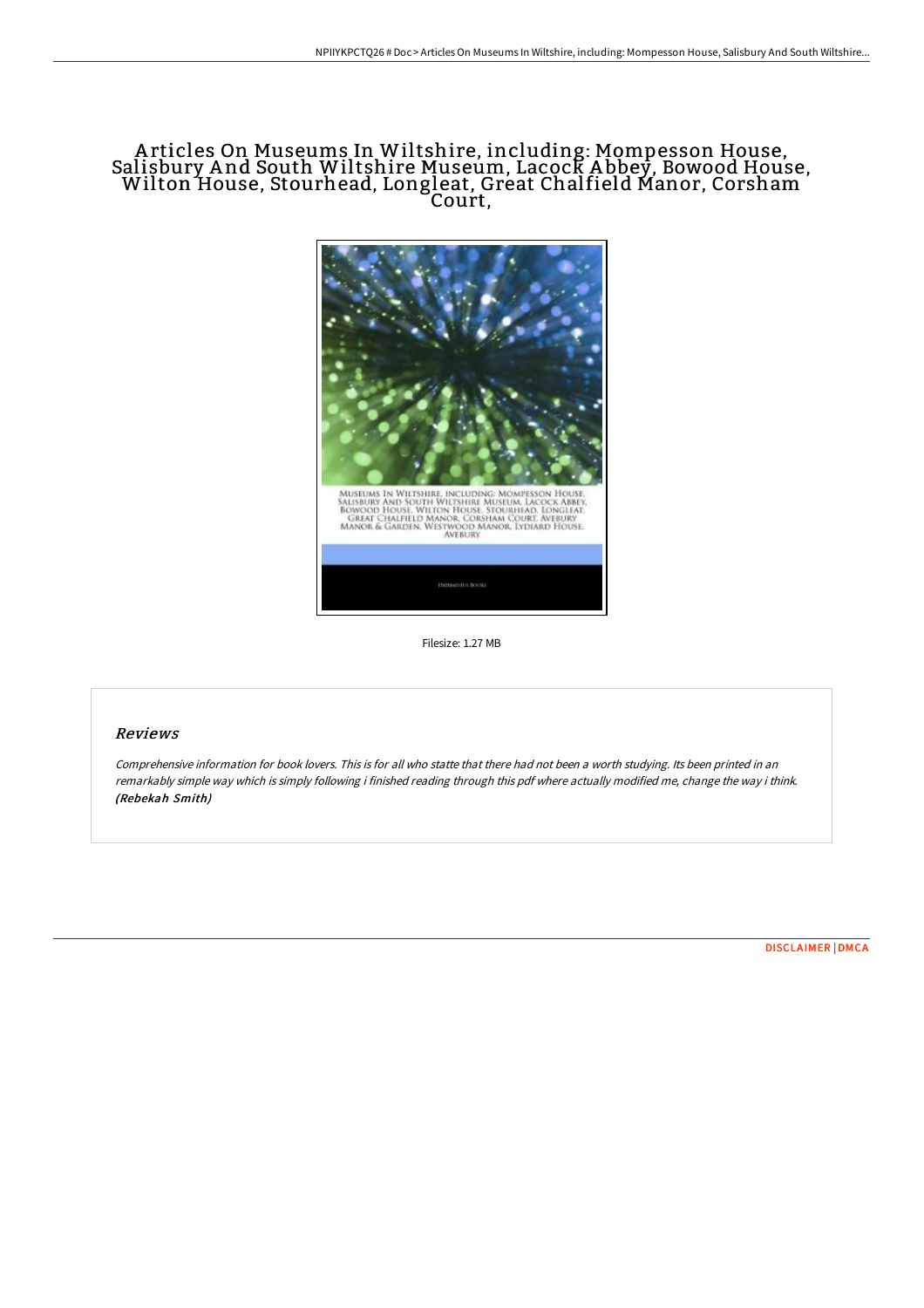## ARTICLES ON MUSEUMS IN WILTSHIRE, INCLUDING: MOMPESSON HOUSE, SALISBURY AND SOUTH WILTSHIRE MUSEUM, LACOCK ABBEY, BOWOOD HOUSE, WILTON HOUSE, STOURHEAD, LONGLEAT, GREAT CHALFIELD MANOR, CORSHAM COURT,



To get Articles On Museums In Wiltshire, including: Mompesson House, Salisbury And South Wiltshire Museum, Lacock Abbey, Bowood House, Wilton House, Stourhead, Longleat, Great Chalfield Manor, Corsham Court, eBook, remember to follow the web link under and download the ebook or have access to additional information that are in conjuction with ARTICLES ON MUSEUMS IN WILTSHIRE, INCLUDING: MOMPESSON HOUSE, SALISBURY AND SOUTH WILTSHIRE MUSEUM, LACOCK ABBEY, BOWOOD HOUSE, WILTON HOUSE, STOURHEAD, LONGLEAT, GREAT CHALFIELD MANOR, CORSHAM COURT, ebook.

Hephaestus Books, 2016. Paperback. Book Condition: New. PRINT ON DEMAND Book; New; Publication Year 2016; Not Signed; Fast Shipping from the UK. No. book.

 $\mathbf{m}$ Read Articles On Museums In Wiltshire, including: [Mompesson](http://digilib.live/articles-on-museums-in-wiltshire-including-mompe.html) House, Salisbury And South Wiltshire Museum, Lacock Abbey, Bowood House, Wilton House, Stourhead, Longleat, Great Chalfield Manor, Corsham Court, Online **Download PDF Articles On Museums In Wiltshire, including: [Mompesson](http://digilib.live/articles-on-museums-in-wiltshire-including-mompe.html) House, Salisbury And South Wiltshire** Museum, Lacock Abbey, Bowood House, Wilton House, Stourhead, Longleat, Great Chalfield Manor, Corsham Court,